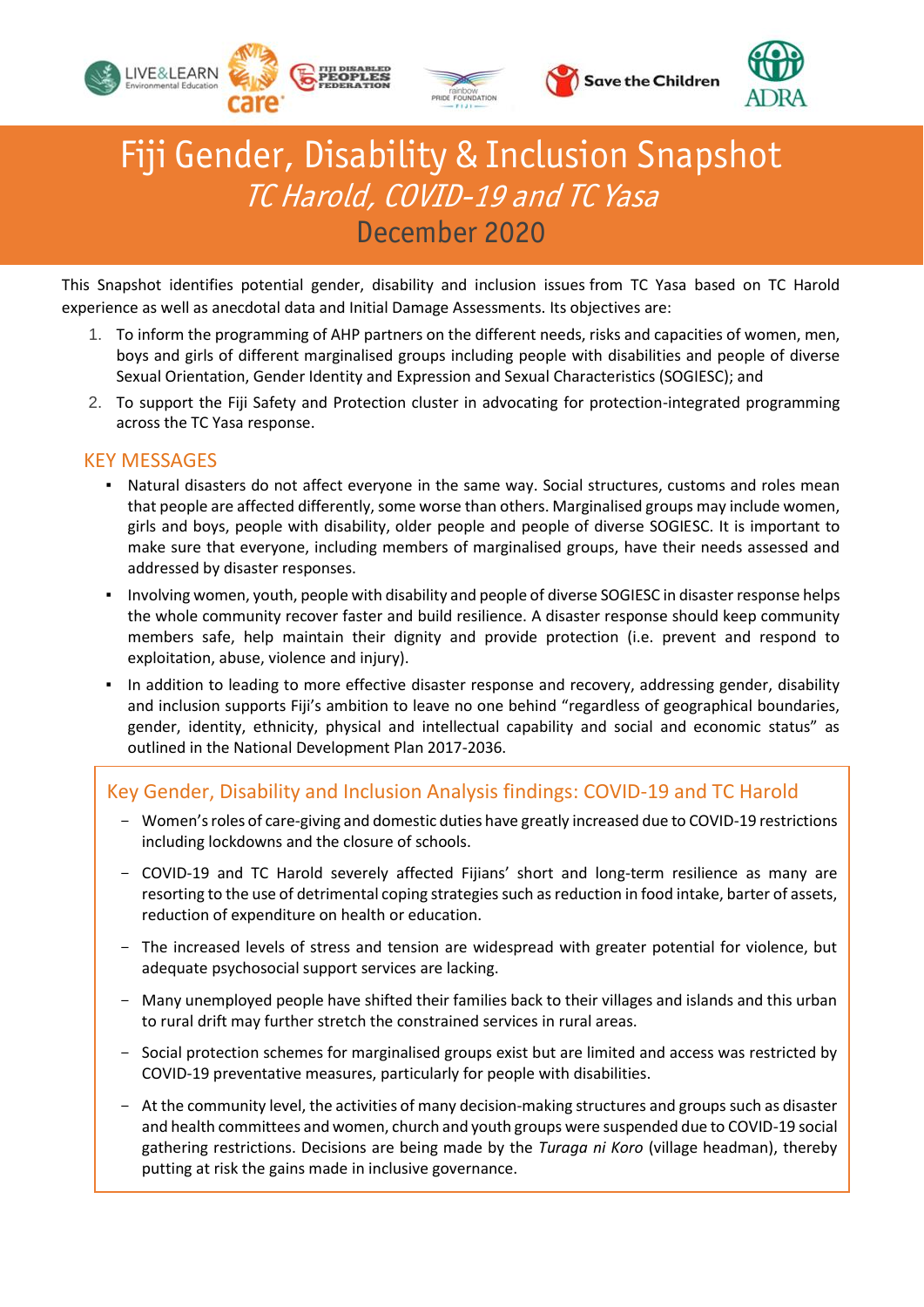# TC Yasa initial findings

A State of Natural Disaster was declared effective from 16 December 2020 for 30 days. The Declaration allows the National Disaster Management Office (NDMO) to call all of Government's assets to be on standby to be mobilised for the TC Yasa response. Early damage assessments indicate about 93,000 people in Fiji were directly affected.<sup>1</sup> Immediate relief efforts are focused on the restoration of critical infrastructure and essential services and the provision of food, shelter, water, sanitation and hygiene kits.

| <b>TC Yasa Initial Findings</b>                                                                                                                          | <b>Protection Implications and Risks</b>                                                                       |
|----------------------------------------------------------------------------------------------------------------------------------------------------------|----------------------------------------------------------------------------------------------------------------|
| Shelter: With 1,365 houses partially damaged and 547 completely                                                                                          | Increase in violence against women and girls (as found                                                         |
| damaged, many households may have no house for many months. On 26                                                                                        | during the TC Josie/ Keni response).                                                                           |
| December, a total of 5,373 evacuees were still sheltering in 145 evacuation                                                                              | People with disabilities having inadequate access to                                                           |
| centres (ECs) in the Northern and Eastern Divisions <sup>2</sup> with other affected                                                                     | toilet and washing facilities.                                                                                 |
| families likely to be staying with family or community members.                                                                                          | Persons of diverse SOGIESC unable to access adequate                                                           |
|                                                                                                                                                          | temporary shelter (including ECs) due to pre-existing                                                          |
|                                                                                                                                                          | social stigma and lack of community acceptance.                                                                |
| Electricity: According to Energy Fiji Limited 11.5% of all areas in Labasa had                                                                           | Women, girls, boys, people with disabilities and                                                               |
| power supply by 28 December; however all areas outside of Labasa Town                                                                                    | persons of diverse SOGIESC affected by domestic                                                                |
| are yet to be energised. Due to severely damaged infrastructure, Seaqaqa                                                                                 | violence, child protection issues or requiring support in                                                      |
| and Dreketi are still without power while power has been restored to 52%                                                                                 | terms of health and medical supplies are unable to                                                             |
| of areas in Savusavu. <sup>3</sup> Although 116 EFL workers have been sent to the                                                                        | contact the violence, child protection or disability                                                           |
| North to assist with the restoration of power, some areas could have no                                                                                  | referral services due to no communications access.                                                             |
| power for months as every metre of the power line has to be physically                                                                                   | Safe well-lit access to toilets, evacuation centres and                                                        |
| inspected and safely repaired where required before it can be energised.                                                                                 | other facilities may also be affected by the lack of                                                           |
| Lack of power also affects communication for those who are unable to                                                                                     | electricity.                                                                                                   |
| charge their phones.                                                                                                                                     |                                                                                                                |
| Food Security & Livelihoods: Most households in affected areas rely on the                                                                               | For women and girls, food insecurity leads to                                                                  |
| agriculture sector - semi-subsistence and commercial agriculture - for their                                                                             | additional domestic burdens due to the traditional role                                                        |
| household food and nutritional requirements. The agriculture sector in the                                                                               | of food preparation and provision. Girls may miss                                                              |
| Northern Division has suffered significant impacts including cash crops,                                                                                 | school due to additional hours required at home and                                                            |
| vegetables and sugarcane farms. While agricultural officers have yet to put<br>a dollar value to the damages, the Ministry of Agriculture has provided a | women and girls have increased protection risks due to<br>having to travel further to obtain food. The risk of |
| first round of assistance through the distribution of seeds and cuttings for                                                                             | family violence increases as stress on the family                                                              |
| short-term vegetables, day-old poultry chicks with feed and sugar to bee                                                                                 | intensifies.                                                                                                   |
| farmers. This assistance will continue for the next four months. The                                                                                     |                                                                                                                |
| Ministry of Sugar Industry is yet to comment on assistance to sugarcane                                                                                  | People with disabilities, the elderly and children may                                                         |
| farmers.                                                                                                                                                 | face nutrition and subsequent health issues due to                                                             |
| There are likely to be issues with food security for months to come.                                                                                     | inadequate food access.                                                                                        |
| Health & WASH: The Northern Division had existing issues with                                                                                            | Women and girls face additional domestic burdens                                                               |
| Leptospirosis, Typhoid, Dengue and Diarrhoea (LTDD) which are likely to be                                                                               | due to their traditional role of caregiver for the sick,                                                       |
| magnified by TC Yasa. This will add to the burdens being faced by affected                                                                               | elderly and people with disabilities.                                                                          |
| families who have lost homes and gardens.                                                                                                                |                                                                                                                |
| In addition, Fiji is facing a rising crisis of non-communicable diseases (NCDs)                                                                          | Women and girls face additional domestic burdens                                                               |
| including diabetes, with around 80% of deaths caused by an NCD. Many of                                                                                  | and risk to violence as they travel further to search for                                                      |
| those deaths are premature. Chronic conditions of family members                                                                                         | and carry water.                                                                                               |
| coupled with the fact that much commonly-needed medication, while free                                                                                   |                                                                                                                |
| of charge, is frequently unavailable adds to burdens and stress for affected                                                                             | Women risk losing access to contraception if they are                                                          |
| families.                                                                                                                                                | unable to travel to health centres.                                                                            |
| Water supply was restored to the majority of metered customers in the                                                                                    |                                                                                                                |
| Northern Division by 22 December and the Water Authority of Fiji (WAF)                                                                                   | People with disabilities, the elderly and children have                                                        |
| has since focussed on non-metered areas, conducting damage assessments                                                                                   | increased risk of contracting waterborne diseases due                                                          |
| and carting water to affected areas (once the Fiji Roads Authority approved                                                                              | to the lack of WASH supplies coupled with risk of                                                              |
| the use of all main roads in Vanua Levu on 20 December). The public has                                                                                  | increased risk of NCDs due to poor nutrition.                                                                  |
| been urged to continue to store at least five to seven days of drinking water                                                                            |                                                                                                                |
|                                                                                                                                                          |                                                                                                                |

<sup>1</sup> <https://www.fijitimes.com/adb-to-give-2m-for-relief-work/>

 $\overline{a}$ 

<sup>2</sup> <https://www.facebook.com/FijiNDMO/>

<sup>3</sup> <https://www.fijivillage.com/news/115-of-all-areas-in-Labasa-now-have-power-supply-4xf58r/>

<sup>4</sup> https://www.facebook.com/WaterAuthorityofFiji/posts/3417655545024131? tn =K-R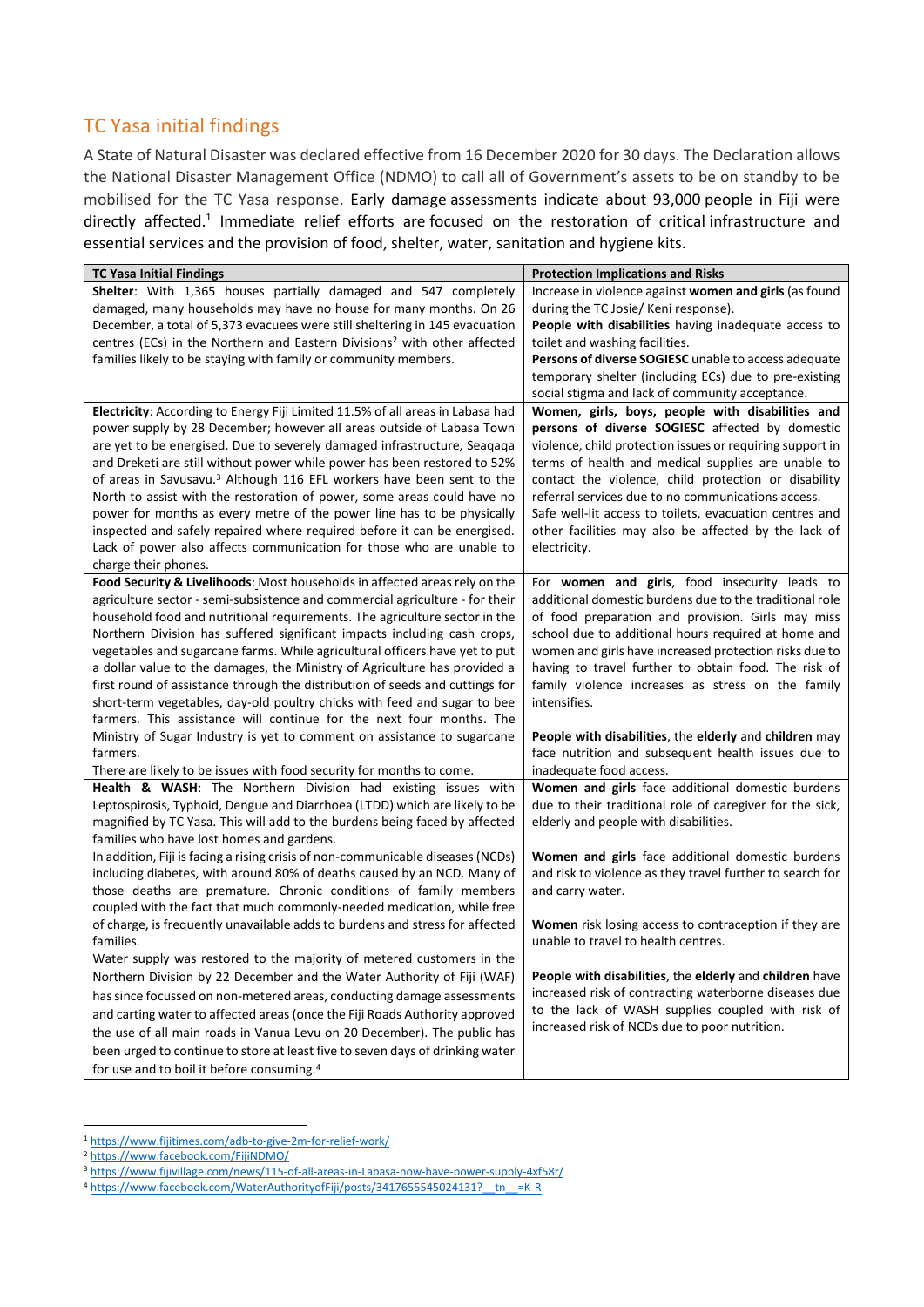**Education**: Some schools in the Northern Division sustained extensive damages due to TC Yasa while others are being used as evacuation centres. With the new school year scheduled to begin on 19 January 2021, authorities have described options including deferring the new school year date or relocating students to other schools in the area.<sup>5</sup> As three months of the school year were lost due to COVID-19 in 2020, there is potential for education in affected areas to be affected for the second year in a row.

**Girls and boys** education is disrupted as schools are being used as evacuation centres. **Girls and boys with disabilities** may be less likely to return to school in the new year.

## Additional risks:

- **COVID-19**: In addition to the economic and social impacts of COVID-19 that are already being felt, the potential for lockdown due to outbreaks is still a threat, as well as other precautionary measures. For example, the COVID-19 Risk Mitigation Taskforce (CRMT) announced the cessation of all inbound passenger flights to Fiji from 24 to 28 December 2020. This period enabled the Ministry of Health and Medical Services to review border quarantine processes in light of the discovery of a more contagious strain of the novel coronavirus in the United Kingdom (UK), a strain which has reached Australia.
- **Cyclone season**: As cyclone season doesn't end until 30 April, there are still months to go and two to three cyclones have been predicted for the season.
- **La Niña:** The Secretariat of the Pacific Regional Environment Programme (SPREP) has confirmed that La Niña is officially underway in the Pacific, meaning higher than normal rainfall for Fiji. This will affect food crops, hygiene in the time of COVID-19, and safety with the impacts of floods and/or landslides.

# Implications for Gender, Disability and Inclusion

## ● **Women's workloads:**

Women's workloads are likely to increase as women play key roles in all of the sectors mentioned. Women are largely responsible for care of homes, food preparation, vegetables gardens, fetching water if needed and boiling it, as well as care-giving of children, ill or elderly family members, and people with disabilities. In addition, while it has not been much of a holiday season for families in affected areas, family and religious gatherings place additional burdens of cooking and cleaning on women. As women are largely responsible for care of children, school holidays also mean extra work for them. Both options being discussed for education - deferring the start of the new school year date or relocating students to other schools – will create added burdens for parents and particularly women. In addition, with significant impacts on livelihoods, any reduction in household expenditure on health, education and other services means increased burdens for women and girls.

## ● **People with a disability:**

1

According to Fiji's 2017 census, 13.7% of Fijians experience disability.<sup>6</sup> People with a disability are not a homogenous group, and men and women of different ages, in urban and rural areas and with different impairments will experience the impacts of TC Yasa differently. People with a disability in Fiji already experience barriers to services compared to those without a disability due to stigma, discrimination and barriers in the built environment. Girls and boys with disabilities may be at further risk of exclusion from education if remote/ distance learning programmes are not accessible or they do not have assistive devices to allow participation and accommodate learning needs.<sup>7</sup> Children with disabilities are less likely than others to return to school once schools reopen. People with a disability and their families are disproportionately

<sup>5</sup> <https://www.fijivillage.com/news/Deferring-school-resumption-date-or-relocating-students-an-option---Seruiratu-rf8x54/>

<sup>6</sup> Fiji Bureau of Statistics, Population and Housing Census - Release No.1 - Age, Sex, Geography and Economic Activity, Suva, Fiji: *Fiji Bureau of Statistics; 2018*. Available from[: https://www.statsfiji.gov.fj/](https://www.statsfiji.gov.fj/)

 $<sup>7</sup>$  UNICEF, 2020, COVID-19 response: Considerations for Children and Adults with Disabilities:</sup> [https://www.unicef.org/disabilities/files/COVID-19\\_response\\_considerations\\_for\\_people\\_with\\_disabilities\\_190320.pdf](https://www.unicef.org/disabilities/files/COVID-19_response_considerations_for_people_with_disabilities_190320.pdf)